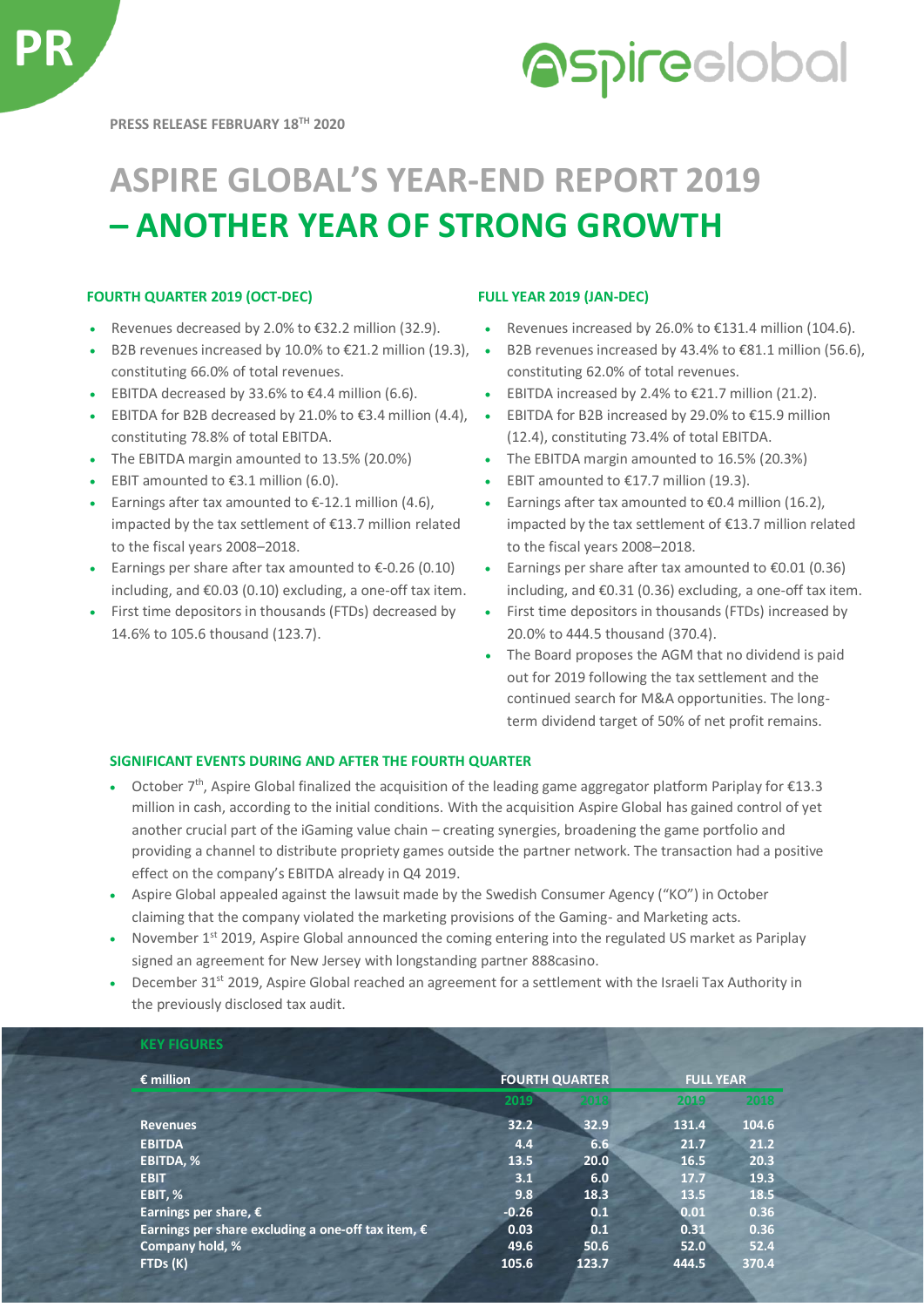# **Q4**

### **STATEMENT FROM THE CEO**

I am pleased to conclude that we have delivered another year of strong growth, despite changes in the market environment. Revenues increased by 26% to €131.4 million with an EBITDA margin of 16.5%, in line with our financial targets. We have proven that our strategy is efficient, and we have a solid foundation to continue to expand our business through organic growth and M&A.

We had a somewhat disappointing last quarter of the year due to new regulatory requirements in regulated markets, such as the UK, as well as markets to become regulated. Compliance is top on our agenda and we swiftly adapt to new regulatory requirements, knowing that our longer-term benefits are larger than the short-term impact. Our settlement with the Israeli tax authorities had a significant impact on net income and EPS in the quarter. Nonetheless, I am satisfied with the settlement as it provides the market with clarity around the outcome of the audit. The additional tax charge of €13.7 million is reported as a one-off tax item.

#### **Growth for Pariplay in 2020**

One of the highlights in the quarter is the successful integration of Pariplay where we already have realized some of the synergies. Pariplay contributed to revenues and EBITDA in the quarter with €3 million and €0.5 million respectively. The acquisition will create further cost synergies, strengthen our market presence in B2B, serve as our first footprint in the US and generate revenue streams outside our existing partners on our platform. The technical integration is completed, and we are happy to have all main third-party suppliers on board from the start. During the fourth quarter, Pariplay signed two new operator deals. We expect Pariplay to generate significant growth in 2020 with a positive effect on the Group's EBITDA.

#### **Material organic growth in 2019**

In 2019 we continued to deliver on our growth strategy and accelerated the number of partners and brands as well as strengthened our offering. In the quarter, three new partnerships were signed, and seven new B2B-brands were launched. By year-end, we had 77 B2B-brands and 44 partners operating on our platform, which is a material increase from 2018. The B2B-segment grew by 43.4% in 2019, constituting 62.0% of Group revenues, while growth for B2C was around 5% following weaker performance due to new regulatory requirements, although partially compensated by other markets.

We see great interest in our recent verticals – sports and bingo – and several partners are looking to broaden their offering. Four B2B-brands are currently offering sportsbook and three launches are soon to come. Bingo is live with one B2B-brand and three launches are near, including Karamba.

#### **Competitive advantages in the regulated landscape**

We have given clear proof of our ability to grow with good profitability in regulated markets. In 2019, more than 50% of our revenues came from regulated and taxed markets. We welcome the trend where more markets become regulated. We believe it benefits companies like ours, with a sustainable growth strategy rather than a more opportunistic approach and we consider it to be a business opportunity. We will continue to strengthen our market position in the regulated landscape by expanding in the value chain. It grants us a unique, competitive advantage as current and future partners wish to enhance their potential in any jurisdiction. Thus, we continue the active search for acquisition opportunities and new projects across various parts of the value chain, in Europe as well as other parts of the world. We are confident in our integration skills and we have the financial strength to execute on our M&A-strategy.

#### **Continued sustainable profitable growth**

Our broad market presence and product offering give us a solid foundation for sustainable profitable growth. We will continue to enhance our multi-vertical offering while maintaining the search for M&Aopportunities, supported by our strong balance sheet. We are confident in our ability to meet our financial targets for 2021, €200 million in revenues and €32 million in EBITDA.

*Tsachi Maimon, CEO Aspire Global*